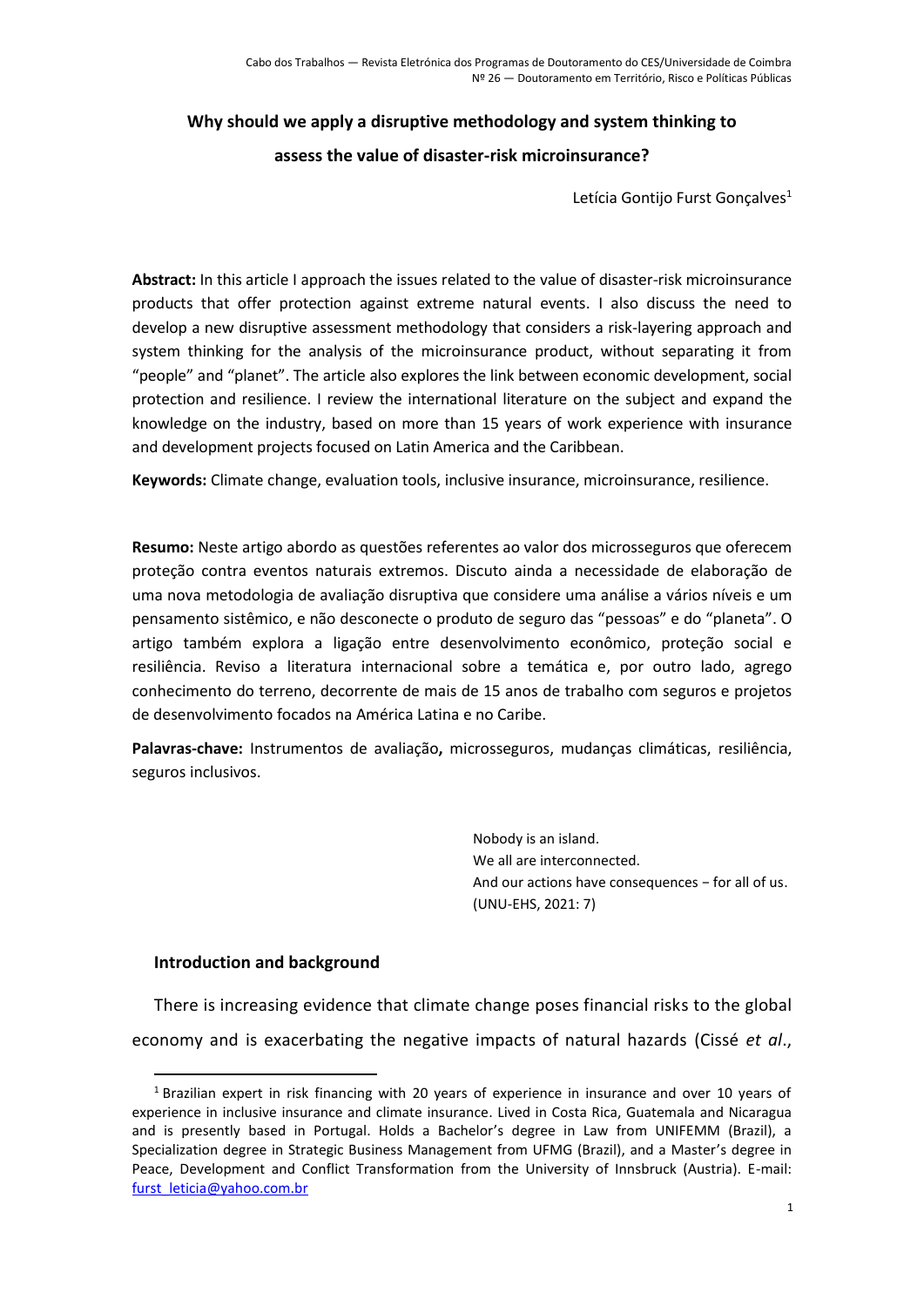2021; Coronese *et al*., 2019; Hoeppe, 2016; IAIS, 2018a; IPCC, 2018). It is already threatening people's food security, nutrition and livelihoods globally, especially for those disadvantaged by gender, age, race, class, caste, indigeneity and disability (Hallegatte *et al*., 2016; Olsson *et al*., 2014).

The interconnectivity of environmental and human-made hazards and their impacts on livelihoods is unmistakable (UNU-EHS, 2021), and continues to grow at an increasing rate (Sett *et al*., 2021), particularly in the Global South. The number of publications that demonstrate the linkages between climate change, environmental change, biodiversity loss and human migration and mobility is also rising (Government Office for Science, 2011; Piguet *et al*., 2011). The need to look beyond isolated cases to understand how and why such events are interconnected is thus a reality. The same rationale can be applied to assess and evaluate microinsurance products, which often disregard the complete system and its interconnectivities. We cannot look at disaster-risk microinsurance products without correspondingly looking at people and the planet.

The International Association of Insurance Supervisors defines "microinsurance" as risk-financing mechanisms targeted at low-income populations, provided by a variety of entities and run in accordance with generally accepted practices (IAIS, 2015). The term "inclusive insurance" has a broader sense and denotes all insurance products aimed at the excluded or underserved market. Yet, in this article, I use both terms interchangeably, hence covering all the products that fit within the latter definition, even if some of these falls outside the scope of microinsurance in particular contexts.

Emerging and developing countries, and especially smallholder farmers and women living in them, are often highly vulnerable to climate-related risks but have limited access to risk-financing tools and services (IAIS, 2018b). Thus, they are poorly equipped with the necessary coping capabilities to recover from recurrent losses, despite being some of the most affected by the increasing frequency and severity of extreme weather events.

Effectively managing climate-related risks requires a comprehensive set of methods and tools that should be applied in an iterative manner. Over the last 10 to 12 years, the approach to disaster-risk management (DRM) has moved away from

2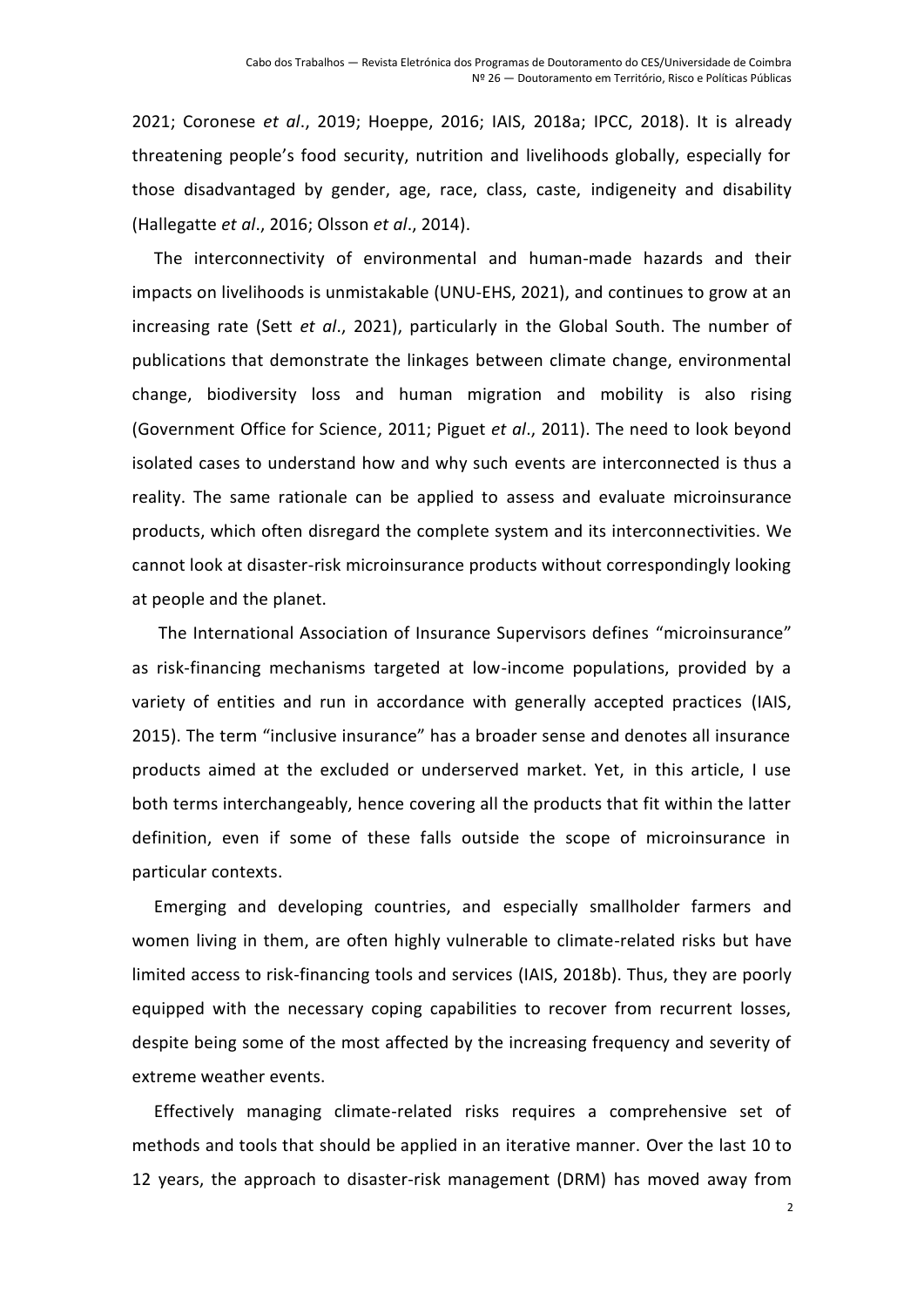having disaster mitigation as its main component, by adding disaster-risk financing and ecosystem management to the equation (MCII, 2020: 8): "Disaster risk mitigation + ecosystem management + disaster-risk financing + social-protection strategies (including psychological impact of future disasters on our populations) = disaster preparedness". 2

For disaster preparedness to be implementable and cost effective, governments should include a climate and disaster-risk financing and insurance (CDRFI) strategy as an integral component of their DRM plan. Finance is necessary to effectively manage disaster risks, but is not sufficient. Thus DRM plans must also integrate (and resource) activities in different fronts: risk assessment, risk prevention, risk reduction and mitigation, emergency preparedness, institutional capacity building, and rebuilding and reconstructing (Cissé, 2021; Fernandez *et al*. 2019).

Climate-risk insurance (CRI) is one of the many tools available to policymakers in the field of CDRFI and can play a role in different risk-management areas. The appropriate use of insurance requires an innovative approach, combining risk assessments, risk layering,<sup>3</sup> and complementary actions to address the underlying risk causes (Hallegatte *et al*., 2017). Risk layering can be more cost-effective than implementing a standalone instrument. For instance, an empirical study in Mozambique found that a DRM strategy of improving irrigation could reduce insurance costs by at least 30% (Biffis and Chavez, 2017).

In my opinion, it is important to start applying an integrated disruptive methodology and system thinking to assess the value of microinsurance products worldwide. At the same time, it is important to consider how these specific products (bundled $4$  or not) fit within the DRM arena and add value to the complete stakeholder chain. Responding to the climate crisis requires concerted efforts from all countries, cities, financial actors, the insurance industry, businesses and, most importantly, each citizen. This is the only way to move the conversation forward when applying systemic solutions.

 $<sup>2</sup>$  This equation is proposed by the Caribbean Catastrophe Risk Insurance Facility (CCRIF-SPC) to its</sup> members in terms of the elements that disaster preparedness should incorporate (MCII, 2020).

<sup>&</sup>lt;sup>3</sup> Risk layering involves implementing a set of tools that collectively address multiple risk layers, from high-frequency/low-impact hazards to low-frequency/high-impact hazards, across all the population.

<sup>4</sup> Bundled refers to a product that is either sold in combination with another insurance product or in combination with any other non-insurance product or service.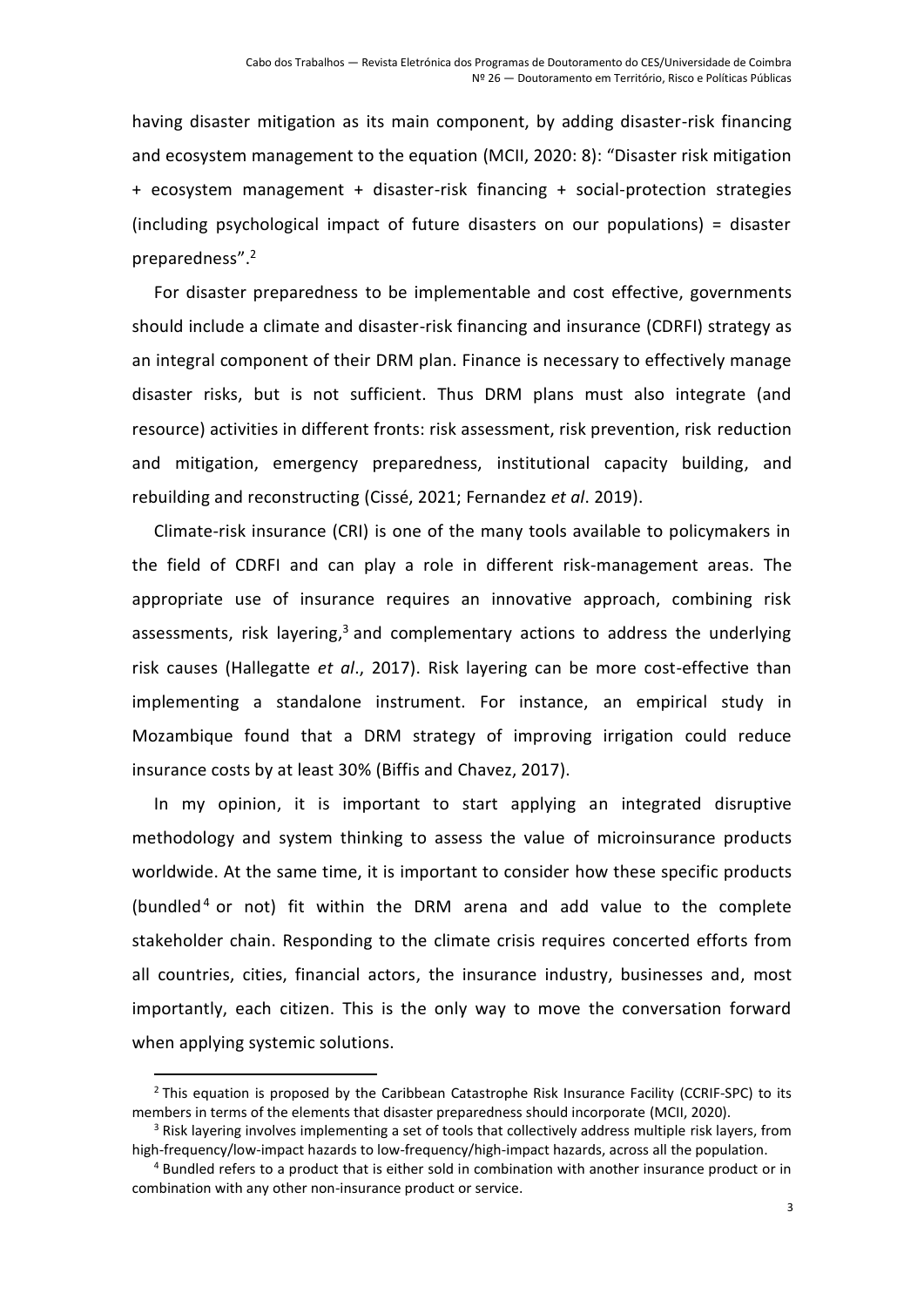### **Microinsurance, resilience and evidence generation**

Disaster-risk microinsurance is seen as a way to break the vicious cycle of vulnerability and poverty (Cohen and Sebstad, 2005; Collins *et al*., 2009; Dercon, 2005). But can this promise be fulfilled? Insurance is not a silver bullet; it is one piece of the resilience "package", which should always integrate a risk-layered approach and a mix of strategies. As an example, the World Food Programme (WFP) R4 Rural Resilience Initiative combines four risk-management strategies: asset creation and improved agricultural practices (risk reduction); insurance (risk transfer); increased investment, livelihood diversification and microcredit (prudent risk taking); and savings (risk reserves) (WFP, 2021).

There is a growing understanding among different stakeholders that countries, communities and people can have their long-term resilience improved by the development and delivery of integrated insurance, risk-financing and investment solutions, from products, tools and services (Hillier, 2018). One of the cross-cutting topics mentioned by the new UNDP Insurance and Risk Finance Facility is "advocacy, research and evidence" (UNDP, 2021). Similar approaches have been already initiated by different donors and implementers, such as the International Labour Organization (ILO) Impact Insurance Facility, WFP, the Swiss Agency for Development and Cooperation, the European Union and KfW Development Bank.

Low-income and underserved populations can benefit directly (e.g. through reduced out-of-the-pocket expenditures in case of a shock, smooth cash flows or access to health providers) (Ekman, 2004; Hamid *et al.*, 2010) or indirectly (through "peace of mind") from insurance protection. In microinsurance, the need for providing customer value is particularly relevant, as this can often be the first contact that the person has with insurance and/or formal financial services (IAIS, 2015). Uninsured risk changes how households make decisions that affect their livelihoods today and in the future (Carter and Chiu, 2020).

According to the insurance theory, microinsurance  $-$  like "traditional" insurance — is replacing "the uncertain prospect of losses with the certainty of making small, regular premium payments" (Deblon and Loewe, 2012: 21). Households can thus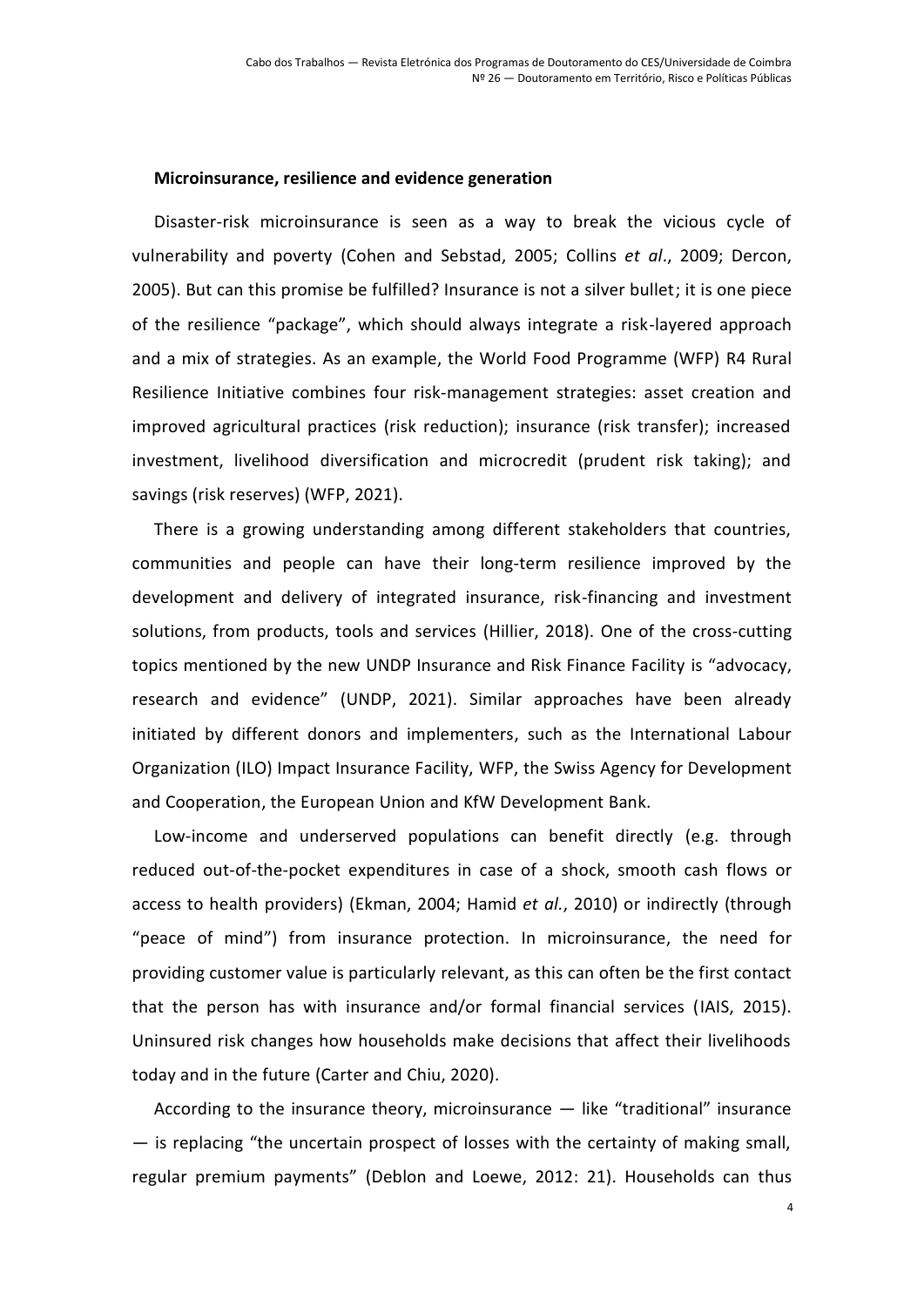invest in profitable opportunities and, when a disaster strikes, they can reduce the use of costly or negative coping strategies. This is because individuals, institutions and governments want to "soften" or balance their consumption across different "states of nature" or possible real-world outcomes such as health, disease, bountiful harvests and extreme weather events.

Increasing the offer of and access to insurance coverage could therefore help to put emerging countries (and their populations) in a better position to cope with the economic shocks that follow extreme natural events. Four decades ago, only about 25% of losses resulting from such events were insured, even in highly developed countries (Munich Re, 2021). Today, still less than half of all losses are covered. The situation in developing and emerging countries has not improved over time: the proportion of insured losses is still well below 10% and often almost zero (Munich Re, 2021).

Evidence suggests a causal relationship between insurance, market activity and economic growth (Arena, 2006; Haiss and Sümegi, 2008; Lester, 2014; Outreville, 2011; Ward and Zurbruegg, 2000). When hit by an extreme event, countries with a robust insurance industry recover faster than countries with low insurance penetration. However, many microinsurance products available today are not adequate for addressing climate risks faced by the low-income and underserved populations. Also, these often do not expand over pilot phases (due to the funding cycles, programme requirements and donor accountability). Such products end up experiencing low uptake, not reaching the adequate scale for their sustainability, which leads to their discontinuation long before payouts can occur.

Over the last 15 to 20 years, there has been a considerable amount of innovation in the CDRFI arena, as governments and communities have become more aware of and increased their demand for financial planning in preparation for extreme events and other emergencies. Growing advances in data management, technology and modelling have enabled the integration of financial planning and DRM programming, leading to the development of innovative CRI instruments, mainly with the support of donors and international organizations. However, insurance uptake at all levels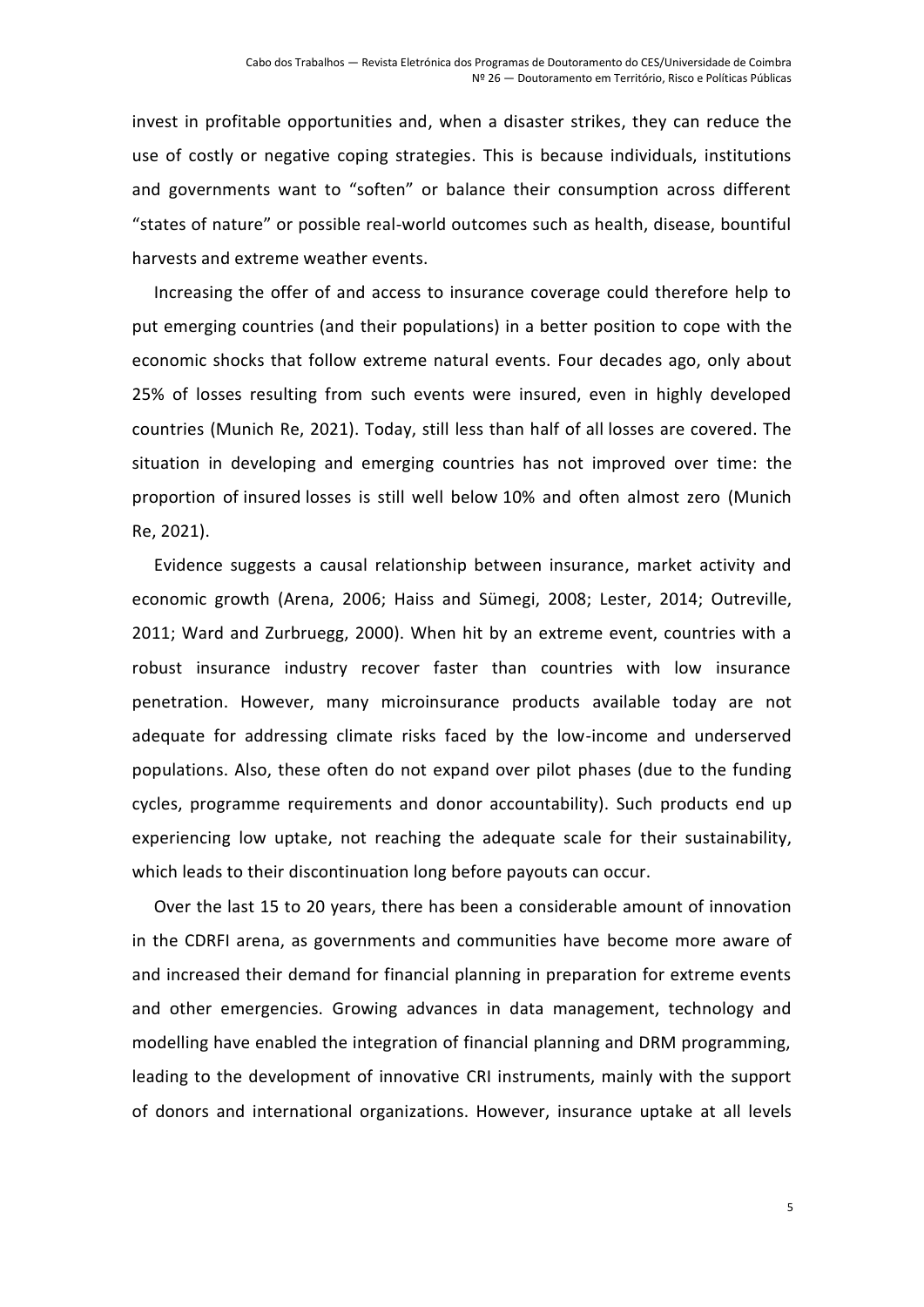(micro, meso and macro) remains limited. <sup>5</sup> According to the *2021 Landscape of Microinsurance*, the number of people covered globally by microinsurance (considering all product types) in 2020 represented between 6% and 14% of the target population — that is, the number of people earning between USD2 and USD20 per day on a purchasing-power-parity basis (Merry, 2021). Disaster-risk products still have few schemes reported worldwide.

Since the launch of the InsuResilience Initiative on Climate Risk Insurance,<sup>6</sup> in 2017, the speed of innovation has increased. However, investments have often not been accompanied by adequate endeavours in monitoring, evaluation, evidence generation and learning (Scott, 2020). Increasing efforts have been developed and tested worldwide in this regard (Cissé *et al*., 2021; GRFF, 2021). Nevertheless, in some cases, organizations and donors end up financing the design of new solutions without having full access to evidence from existing microinsurance or pilots that could be adapted to a different region/context.

There is a lack of rigorous evidence on CDRFI and most empirical research consists of case studies and success stories (GRFF, 2021). The World Bank's Global Risk Financing Facility recently conducted a study to better understand the evidence behind disaster-risk financing instruments and performed a literature review of nearly 250 documents. According to the report, less than half of the documents provided a stated methodology and only 16% followed a qualitative, quantitative or mixed-methods approach (GRFF, 2021). The evidence base for macro-level products consisted mostly of cost-effectiveness studies, scenario analysis, loss modelling and qualitative approaches drawing on key-informant interviews, for example.

It is critical to understand that efficiently assessing microinsurance requires a thorough understanding of not only the costs of natural hazards but also the product's value to the end beneficiaries, communities, implementers, governments and, why

<sup>5</sup> Micro-level products directly insure low-income, vulnerable and underserved populations (they are targeted at individual policyholders or groups). Meso-level solutions insure organizations working with vulnerable communities (MFIs, cooperatives, NGOs, humanitarian organizations, etc.). Macro-level solutions aim to directly protect national or local governments and reduce the burden after an extreme event. Examples of sovereign-level facilities at the national scale are the African Risk Capacity (ARC) and CCRIF-SPC.

<sup>&</sup>lt;sup>6</sup> Launched at COP23 in Bonn as a joint G7, G20 and V20 initiative, the InsuResilience Global Partnership has as its vision strengthening the resilience of developing countries and protecting the lives and livelihoods of poor and vulnerable people against the impacts of disasters and other climate risks.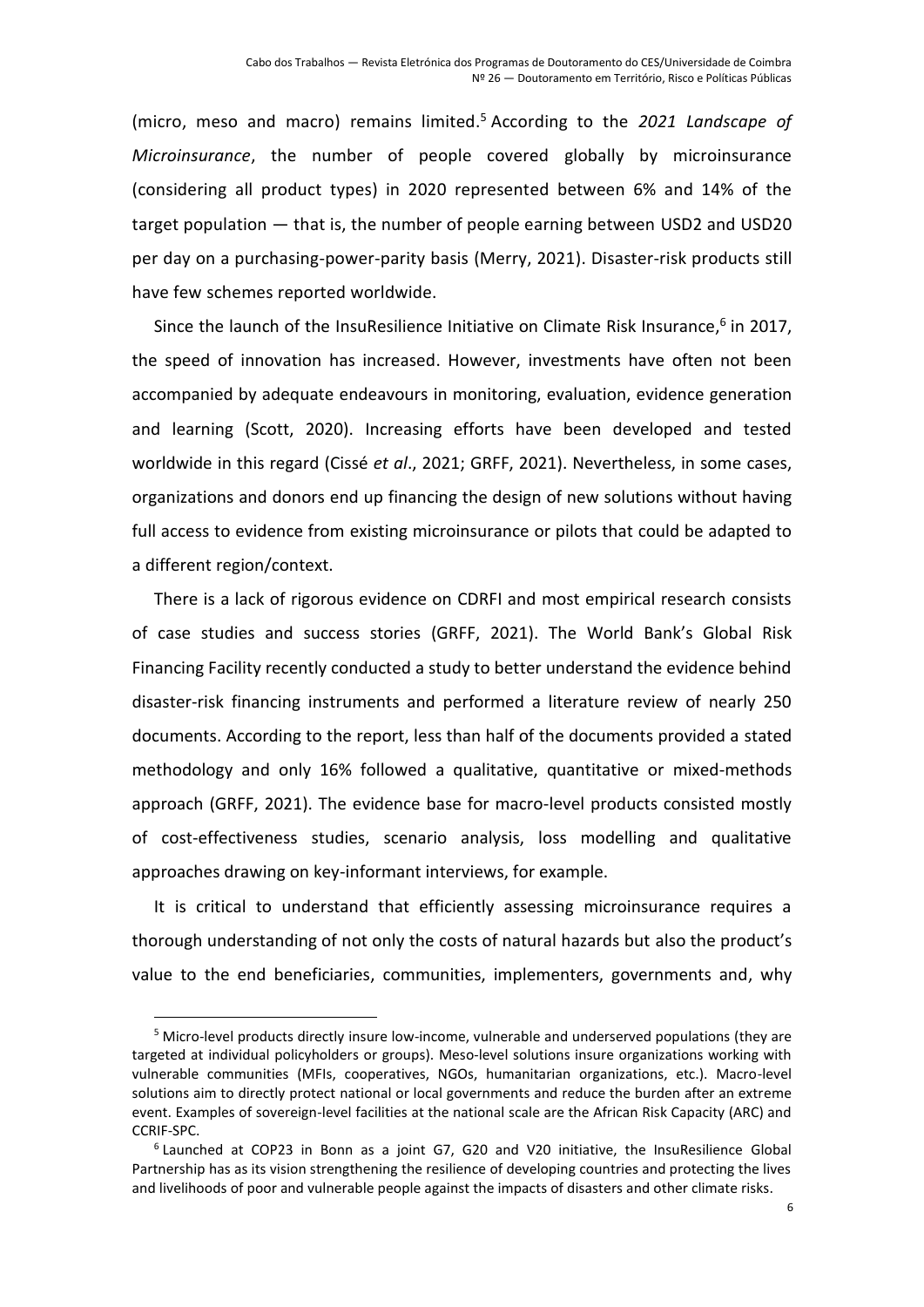not, to our planet. Unfortunately, the current methods used to assess the value and impact of microinsurance products often employ a variety of methodologies and approaches for different impacted sectors, which hinders the efforts to establish comprehensive and comparable figures.

Data and evidence are key but there are significant gaps in the existing literature on microinsurance. The lack of reliable, consistent, standardized and up-to-date data is often mentioned as a central challenge for scaling up CDRFI solutions (GRFF, 2021). Even for the *Landscape of Microinsurance* reports developed by the Munich Re Foundation and the Microinsurance Network since 2011, the lack of reliable data has always been a challenge. For the 2021 edition, out of the 705 insurers targeted to respond to the survey, only 224 completed the questionnaire.

As the field of CDRFI is new, the scarcity of historical data on triggering events can explain the lack of rigorous evidence. However, most disaster-risk microinsurance products are often designed considering low-frequency high-impact hazards. Thus, assessment tools should not rely mainly on triggered events — "ex post" impacts of insurance (i.e. its impact after a disaster strikes) — to produce evidence on the value of such solutions.

There are clear indications that subjective components of resilience, such as selfefficacy, perceived adaptive capacity and risk perception, have an impact on adaptation behaviours (Burnham and Ma, 2017). These could be qualified as "ex ante" effects. Furthermore, there is a growing recognition that people have a strong understanding of their resilience capacities and abilities (Cissé *et al*., 2021). As a result, subjective resilience measures (both qualitative and quantitative) are increasingly being included in climate-resilience measurements guidelines (Maxwell, 2015) and resilience studies (Béné *et al.*, 2015). Therefore, to design a comprehensive and valid methodology to assess disaster-risk microinsurance, I propose also considering resilience indicators in the context of insurance.

In fact, insurance as a risk-transfer mechanism is seen as having a critical role to play in directly delivering nine of the SDGs (A2ii, 2021), by reducing vulnerabilities to socioeconomic, climate, health and disaster risks. Yet, SDG indicators largely do not capture insurance metrics, even when the SDG target implies that insurance is included (Chiew, 2021). There is a need for consistent and long-term metrics to assess

7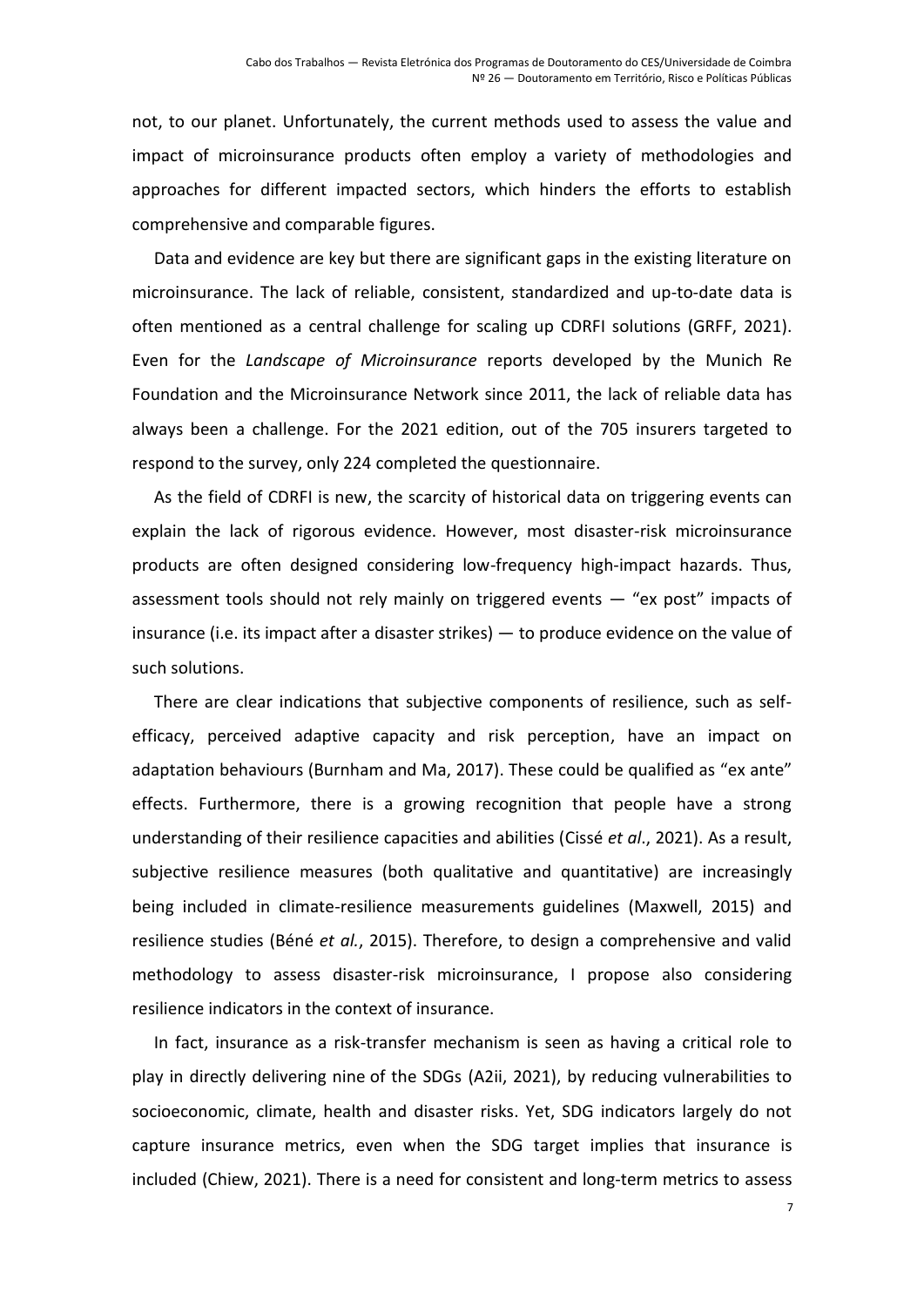progress and success (Carter and Chiu, 2020). How can the insurance industry, implementers, donors and governments make informed decisions regarding piloted interventions to scale up without reliable evidence from existing products and solutions in the long term? What benefits/value can microinsurance bring to the affected communities and policyholders? What are the attributes of an effective, inclusive, sustainable and successful microinsurance programme? How can microinsurance support governments to meet the SDGs?

In a recent report, Hui Lin Chiew summarized the systemic challenges caused by the lack of robust and reliable data, evidence and consistent metrics:

Data and evidence are the key missing pieces in a vicious cycle: the less insurance data is made available, the smaller the pool of evidence, the less decision-makers are able to grasp the impact of insurance on development goals, thus the more insurance will continue to be underused as a development tool. Insurance supervisors, policymakers and the insurance industry can join forces to take the first step towards breaking the cycle by collecting the necessary data (Chiew, 2021: 6).

To help strengthen the resilience of low-income and climate-vulnerable people globally, the CDRFI community must focus on the evidence-based scaling of solutions, but also on an organized strategy for evidence building. The InsuResilience initiative proposed a roadmap that has different paths: one being by influencing laws, policies and the global disaster-risk finance infrastructure; another one by scaling up products to reach more people through the replication and contextualization of successful solutions (going beyond pilots); and, in the long term, by promoting behavioural change through the understanding of local needs and values (Cissé, 2020; Cissé *et al.*, 2021; Moore *et al.*, 2015).

## **Evidence-generation and product-assessment frameworks — why to apply a disruptive and system-thinking approach?**

Why disruptive? The word disruptive, understood as "making things that turn the old things obsolete" (Acaroglu, 2017: 8), has been used countless times in different fields, along with the word "innovative". Most disaster-risk microinsurance schemes are coined as "innovative". Yet, as a concept, innovation does not embed any social and ecological value sets. This is why I suggest using an adapted version of the Disruptive Design Method coined by Leyla Acaroglu (2017) to challenge the available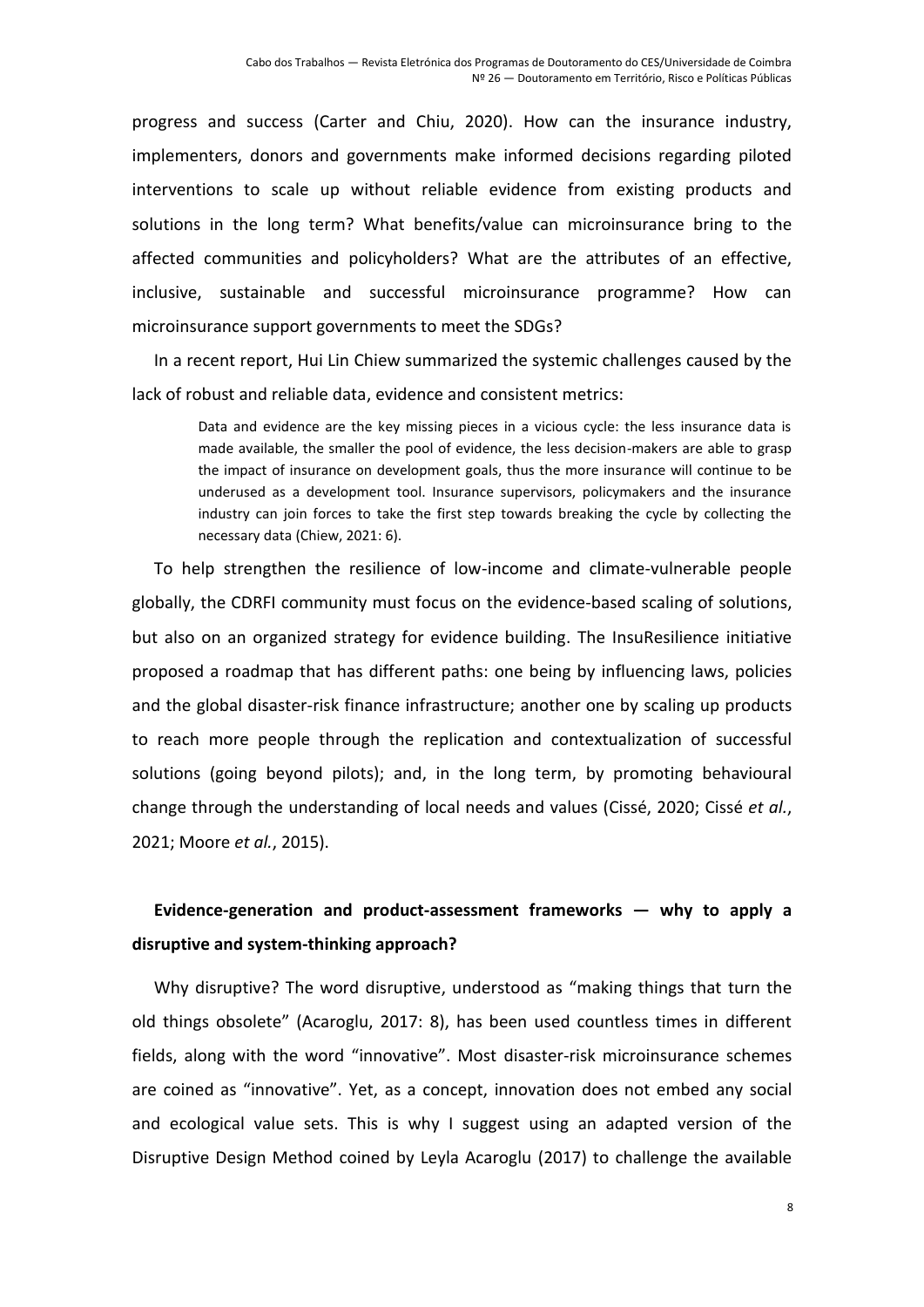methodologies. This unique multidisciplinary approach is highly efficient to activate positive change by combining knowledge covering disciplines such as design thinking, sociology, environmental sciences, behavioural economics and system thinking.

This rationale can be explained as follows: nearly everything around us can be defined as a system.<sup>7</sup> Thinking in systems enables exploring the world in more manageable ways without disregarding the larger complex "whole". As problems are connected to many other elements within dynamic systems, if we only treat a symptom or piece, we will not see the cause-and-effect relationships. Problem solvers and insurance practitioners must catalyse creative changes and avoid reductionist thinking to uncover all the dynamics that might be influencing a problem, such as low uptake, lack of insurance awareness or index reliability. Thus, by using the disruptive approach to develop a new methodology, it is possible to seek out the parts that make up the whole, by looking for the connections between "people, product and planet" (Acaroglu, 2017).



#### **Figure 1**: Interconnected systems at play.

Source: Author's version adapted from "Three interconnected systems at play" (Acaroglu, 2017) and the "Holistic ecosystem approach to resilience-building" being developed by WFP Guatemala (draft document consulted by the author).

<sup>7</sup> According to Donella Meadows (2008: 11): "A system isn't just any old collection of things. A system is an interconnected set of elements that is coherently organized in a way that achieves something. If you look at that definition closely for a minute, you can see that a system must consist of three kinds of things: elements, interconnections, and a function or purpose".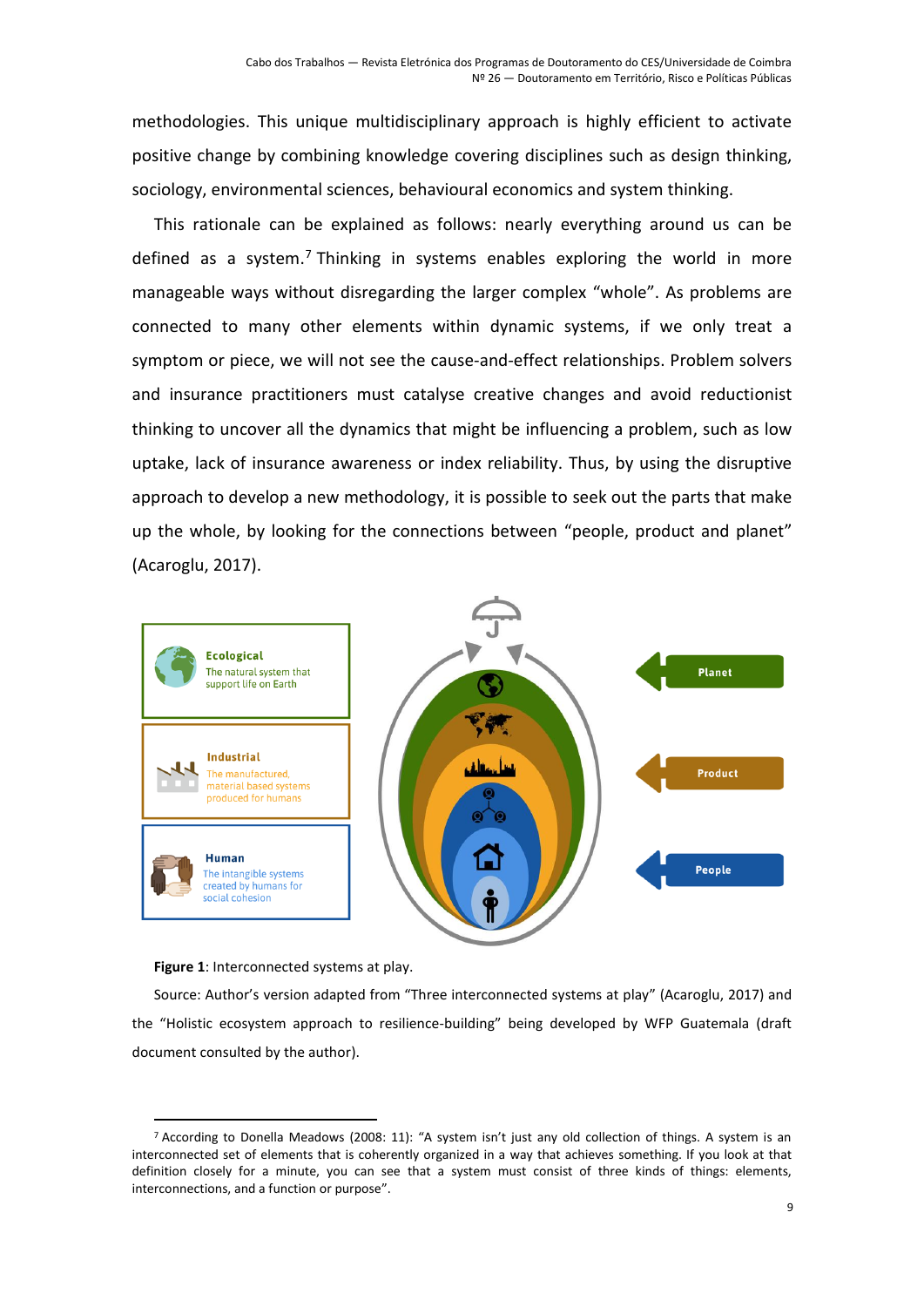I propose that CDRFI solutions be seen as sets of related components that are part of the DRM system, which is also a component of a broader and more complex system. Relationships cause feedback loops and create flows between different elements of a system. One can then identify, observe, understand and intervene in these relationships to create different dynamics (e.g. microinsurance product design).

When discussing assessment tools and methodologies for microinsurance programmes, it is essential to understand "the problem we are trying to solve" and define the goal we are trying to achieve with a specific product or set of interventions by acknowledging what exactly is happening at the different levels. All things are connected, and therefore a system-thinking approach is needed to explore and identify the fundamental parts of the complex arena of disaster-risk microinsurance. The insurance industry can design interventions that catalyse positive, structural and lasting changes but, up to now, most of the evidence is generated in a fragmented way (GRFF, 2021).

There are a few manuals and methodologies that help in preparing and conducting impact studies and performance evaluations of insurance products and programs, such as the *PACE tool*, *Client Math* and the *3D Tool*. The latter has been created by the ILO Impact Insurance Facility and the Assets and Market Access (AMA) Innovation Lab by merging the Facility's *PACE tool* with AMA's calculations for *Minimum Quality Standards* for index insurance. This tool allows insurance practitioners or donors to measure the value of their agricultural index insurance.

A review of methodologies and approaches commonly applied in the microinsurance domain is shown in Table 1. The list was adapted and expanded from a previous publication of the MicroInsurance Centre (Matul *et al*., 2011).

The listed methodologies have been tested and applied in several countries by different stakeholders; nevertheless, in my opinion there is a need for a methodology that considers a multilayer approach. A combination of the current methodologies could be created to incorporate new technologies applied in the field of CRI to design and monitor products such as earth-observation data supplemented with ground-referenced data (Benami *et al.* 2021), picture-based insurance (Ceballos *et al.*, 2020), blockchain technology, artificial intelligence and Internet of things. Such a composed methodology should also duly consider each country's context and advancements in achieving the SDGs.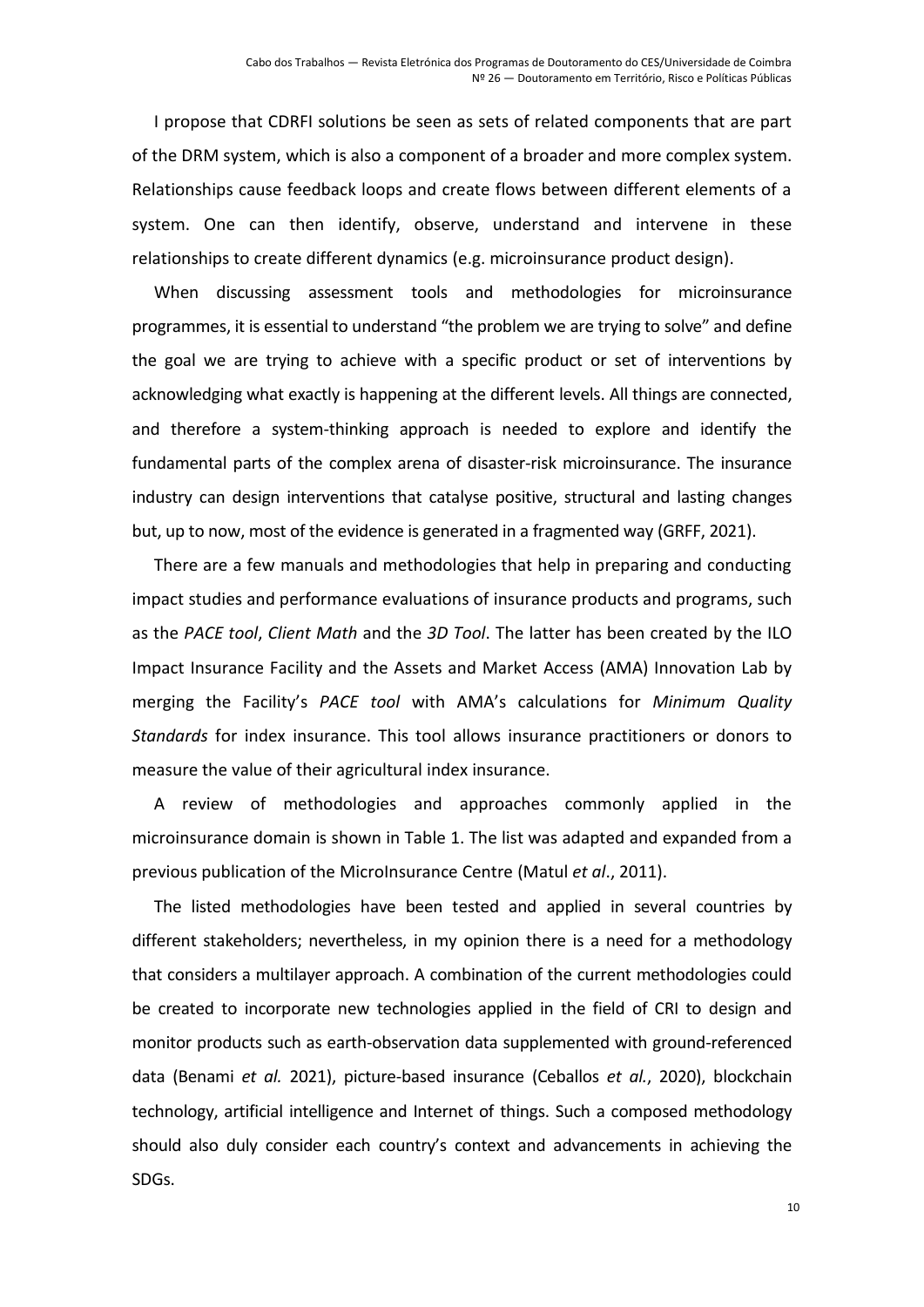**Table 1**: Available tools to assess the client value of microinsurance.

| Tool                                                                     | Year      | <b>Rationale</b>                                                                                                            | <b>Type</b>                         | <b>Stage</b>                    | Data source                                                                        | <b>Complexity / costs</b>                |
|--------------------------------------------------------------------------|-----------|-----------------------------------------------------------------------------------------------------------------------------|-------------------------------------|---------------------------------|------------------------------------------------------------------------------------|------------------------------------------|
| <b>Key Performance</b><br><b>Indicators for</b><br><b>Microinsurance</b> | 2010      | Raise red flags about current client-value<br>performance                                                                   | Ongoing monitoring                  | After product launch            | Management Information<br>Systems (MIS)                                            | $\cdot \bullet \cdot$<br>Low             |
| <b>Social Performance</b><br>Indicators for<br><b>Microinsurance</b>     | 2013      | Raise red flags about current social<br>performance of products                                                             | Ongoing monitoring                  | After product launch            | <b>MIS</b>                                                                         | $\overline{\cdot \cdot \cdot}$<br>Low    |
| <b>PACE</b>                                                              | 2011      | Identify value-creation opportunities;<br>explore strengths and weaknesses of<br>current design in relation to alternatives | Ad hoc audit                        | Product development or<br>later | Secondary data on current<br>design and policyholders                              | Low to medium                            |
| <b>3D Tool</b>                                                           | 2018      | Allow insurance providers to measure the<br>value of their agricultural index insurance<br>products                         | Ad hoc audit                        | Product development or<br>later | Primary and secondary data on<br>policyholders, management and<br>sales staff, MIS | $\cdot$ o $\cdot$<br>Medium              |
| <b>Client Math</b>                                                       | 2011      | Understand the financial value at the<br>time of a claim of products in comparison<br>to alternative risk-coping mechanisms | Ad hoc study                        | For more mature<br>products     | Primary client interviews and<br><b>MIS</b>                                        | $\overline{(\cdot)}$<br>Medium           |
| <b>Client Satisfaction Study</b>                                         | <b>NA</b> | Understand client satisfaction, renewal<br>behaviours and policyholder loyalty                                              | Ad hoc study,<br>ongoing monitoring | Product refinement              | Primary and secondary data on<br>current policyholders, MIS                        | $\cdot \bullet \cdot$<br>Medium          |
| <b>Market Study</b>                                                      | <b>NA</b> | Understand the needs and preferences of<br>the target population                                                            | Ad hoc study                        | Product development             | Primary and secondary data on<br>current and prospective<br>policyholders          | Medium to high                           |
| <b>Academic Impact Study</b>                                             | <b>NA</b> | Assess impacts on indicators related to<br>the wellbeing of households and<br>communities                                   | Ad hoc, longitudinal<br>study       | For more mature<br>products     | Primary and secondary data, at<br>least two rounds of data<br>collection           | $\overline{\cdot \bullet \cdot}$<br>High |

Source: Adapted from Matul *et al*. (2011).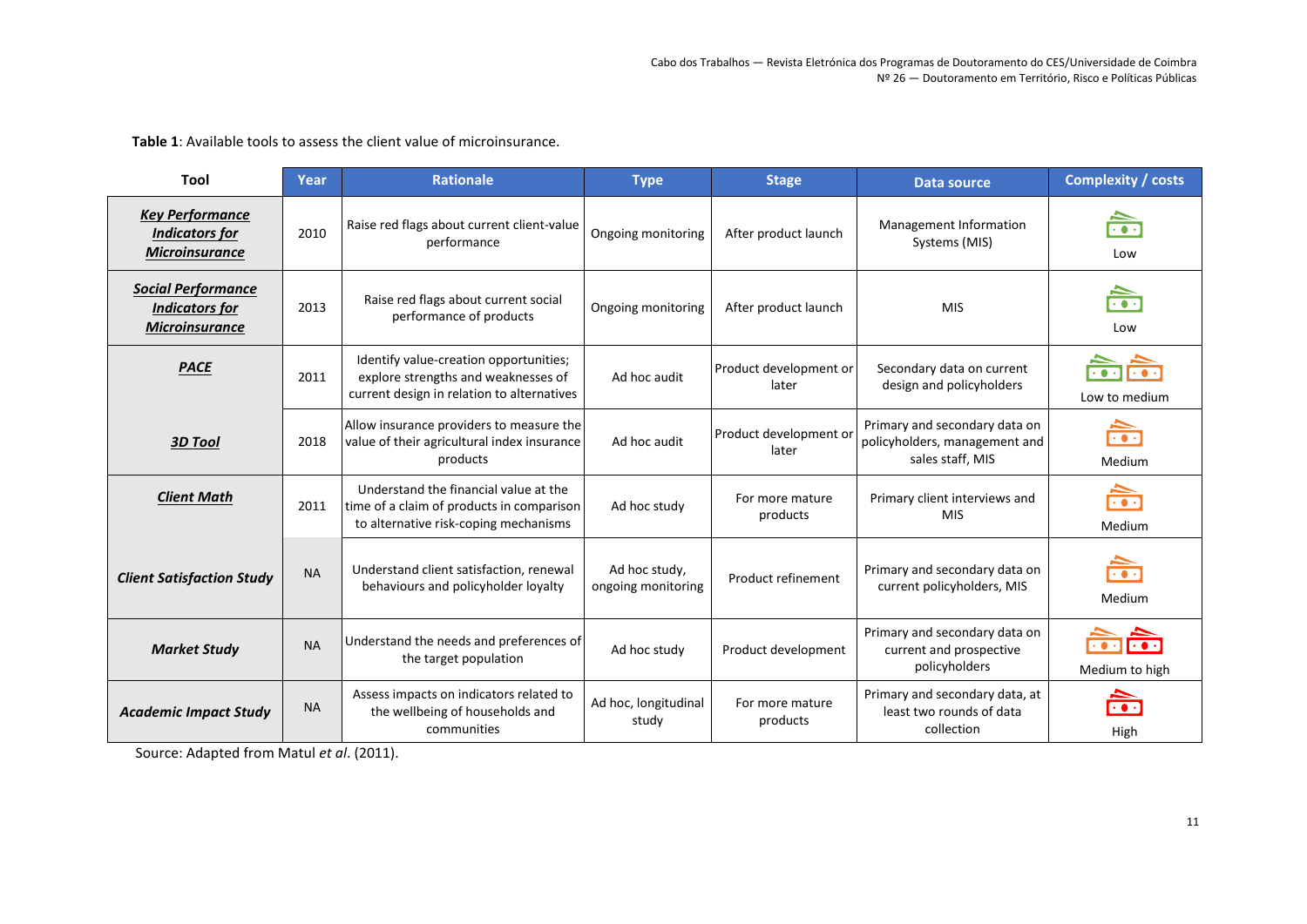Most methodologies to date apply different approaches, usually a mix of quantitative and qualitative methods at the "micro level", with interviews with policyholders, implementers and enablers, such as insurers and donors. A comprehensive analysis of the product design and features is often conducted by independent evaluators. However, these often do not consider possible connections to incorporate other layers, or the impacts of such products at the macro and meso levels (communities, cities, countries, regions, the planet, food systems, biodiversity loss, environmental degradation, local economies etc.) and their linkages with the individuals (people).

## **Conclusion and way forward**

Designing a risk-layered and concise tool to assess the value of disaster-risk microinsurance is challenging, but there is an emergent need, as pilots and programmes start to grow. At the same time, there is a window of opportunity, with technology and an enabling political environment playing an important role.

By creating a repository of comparable and reliable data, the insurance industry can start monitoring and evaluating programmes, considering not only the successes and good practices, as often done at the end of a programme at its final evaluation. Getting data from all levels is also extremely important to construct the entire system, meaning that we should use technology to create this articulated repository of data and assessment tools. By providing evidence of good and not-so-good practices linked to a broader context, one could support the industry to move in the right direction towards a sustainable future for CDRFI.

The use of a disruptive methodology and system thinking to assess disaster-risk microinsurance products can contribute to the creation of compared and reliable metrics and evidence regarding CDRFI, to guide practitioners, donors, governments and individuals. As demonstrated above, there is a growing number of emergent methodologies and metrics, and the literature reviewed suggests that the insurance industry could benefit from a standardized and risk-layered approach that would connect products not only to people but also to the planet.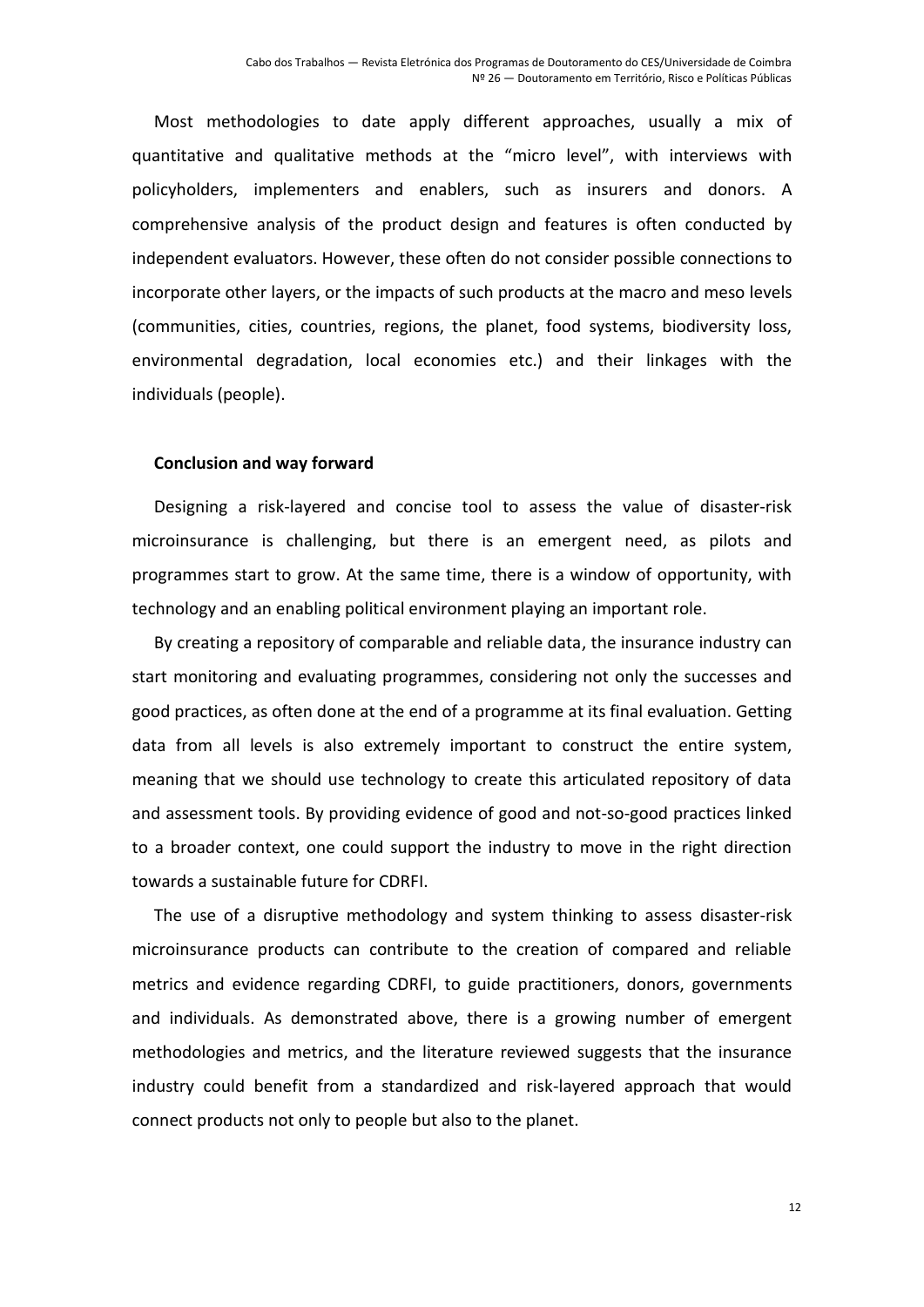### **References**

- A2ii (Access to Insurance Initiative) (2021), "Insurance and the Sustainable Development Goals". Retrieved on 08.10.2021, from<https://a2ii.org/fr/node/2271>
- Acaroglu, Leyla (2017), *Disruptive design: a method for activating positive social change by design*. New York, NY: Disruptive Design LLC.
- Arena, Marco (2006), "Does insurance market activity promote economic growth? A cross-country study for industrialized and developing countries". Policy Research Working Paper 4098. Retrieved on 08.10.2021, fro[m http://hdl.handle.net/10986/9257](http://hdl.handle.net/10986/9257)
- Benami, Elinor *et al.* (2021), "Uniting remote sensing, crop modelling and economics for agricultural risk management", *Nature Reviews Earth and Environment*, 2, 140-159. DOI: [10.1038/s43017-020-](https://doi.org/10.1038/s43017-020-00122-y) [00122-y](https://doi.org/10.1038/s43017-020-00122-y)
- Béné, Christophe *et al*. (2015), "Is resilience a useful concept in the context of food security and nutrition programmes? Some conceptual and practical considerations", *Food Security*, 8(1), 123-138. DOI: [10.1007/s12571-015-0526-x](https://doi.org/10.1007/s12571-015-0526-x)
- Biffis, Enrico; Chavez, Erik (2017), "Satellite data and machine learning for weather risk management and food security", *Risk Analysis*, 37(8), 1508-1521. DOI[: 10.1111/risa.12847](https://doi.org/10.1111/risa.12847)
- Burnham, Morey; Ma, Zhao (2017), "Climate change adaptation: factors influencing Chinese smallholder farmers' perceived self-efficacy and adaptation intent", *Regional Environmental Change*, 17(1), 171-186. DOI[: 10.1007/s10113-016-0975-6](https://doi.org/10.1007/s10113-016-0975-6)
- Carter, Michel; Chiu, Tara (2020), "Microinsurance & disaster risk finance". Retrieved on 08.10.2021, from [https://basis.ucdavis.edu/sites/g/files/dgvnsk466/files/2020-09/MRR](https://basis.ucdavis.edu/sites/g/files/dgvnsk466/files/2020-09/MRR%20Discussion%20Paper%20-%20Microinsurance%20Evidence%20Review%20-%20Sept%202020_0.pdf) Discussion Paper -[Microinsurance](https://basis.ucdavis.edu/sites/g/files/dgvnsk466/files/2020-09/MRR%20Discussion%20Paper%20-%20Microinsurance%20Evidence%20Review%20-%20Sept%202020_0.pdf) Evidence Review - Sept 2020\_0.pdf
- Ceballos, Francisco *et al.* (2020), "Demand heterogeneity for index-based insurance: the case for flexible products", *Journal of Development Economics*, 146. DOI[: 10.1007/s10113-016-0975-6](https://doi.org/10.1007/s10113-016-0975-6)
- Chiew, Hui Lin (2021), "Insurance and the Sustainable Development Goals: why it matters and how data can help". Retrieved on 08.10.2021, from<https://a2ii.org/en/media/5360/download>
- Cissé, Jennifer (2020), "Creating a CDRFI evidence roadmap. Workshop report". Retrieved on 08.11.2021, from [https://cdn.indexinsuranceforum.org/sites/default/files/CDRFI-Workshop-Report\\_FINAL.pdf](https://cdn.indexinsuranceforum.org/sites/default/files/CDRFI-Workshop-Report_FINAL.pdf)
- Cissé, Jennifer (2021), *Climate and disaster risk financing instruments: an overview*. Bonn: UNU-EHS.
- Cissé, Jennifer *et al*. (2021), "From innovation to learning: a strategic evidence roadmap for climate and disaster risk finance and insurance". Retrieved on 08.11.2021, from [https://climate](https://climate-insurance.org/wp-content/uploads/2021/10/Strategic-CDRFI-Evidence-Roadmap.pdf)[insurance.org/wp-content/uploads/2021/10/Strategic-CDRFI-Evidence-Roadmap.pdf](https://climate-insurance.org/wp-content/uploads/2021/10/Strategic-CDRFI-Evidence-Roadmap.pdf)
- Cohen, Monique; Sebstad, Jennefer (2005), "Reducing vulnerability: the demand for microinsurance", *Journal of International Development*, 17(3), 397-474. DOI[: 10.1002/jid.1193](https://doi.org/10.1002/jid.1193)
- Collins, Daryl *et al*. (2009), *Portfolios of the poor: how the world's poor live on \$2 a day*. Princeton: Princeton University Press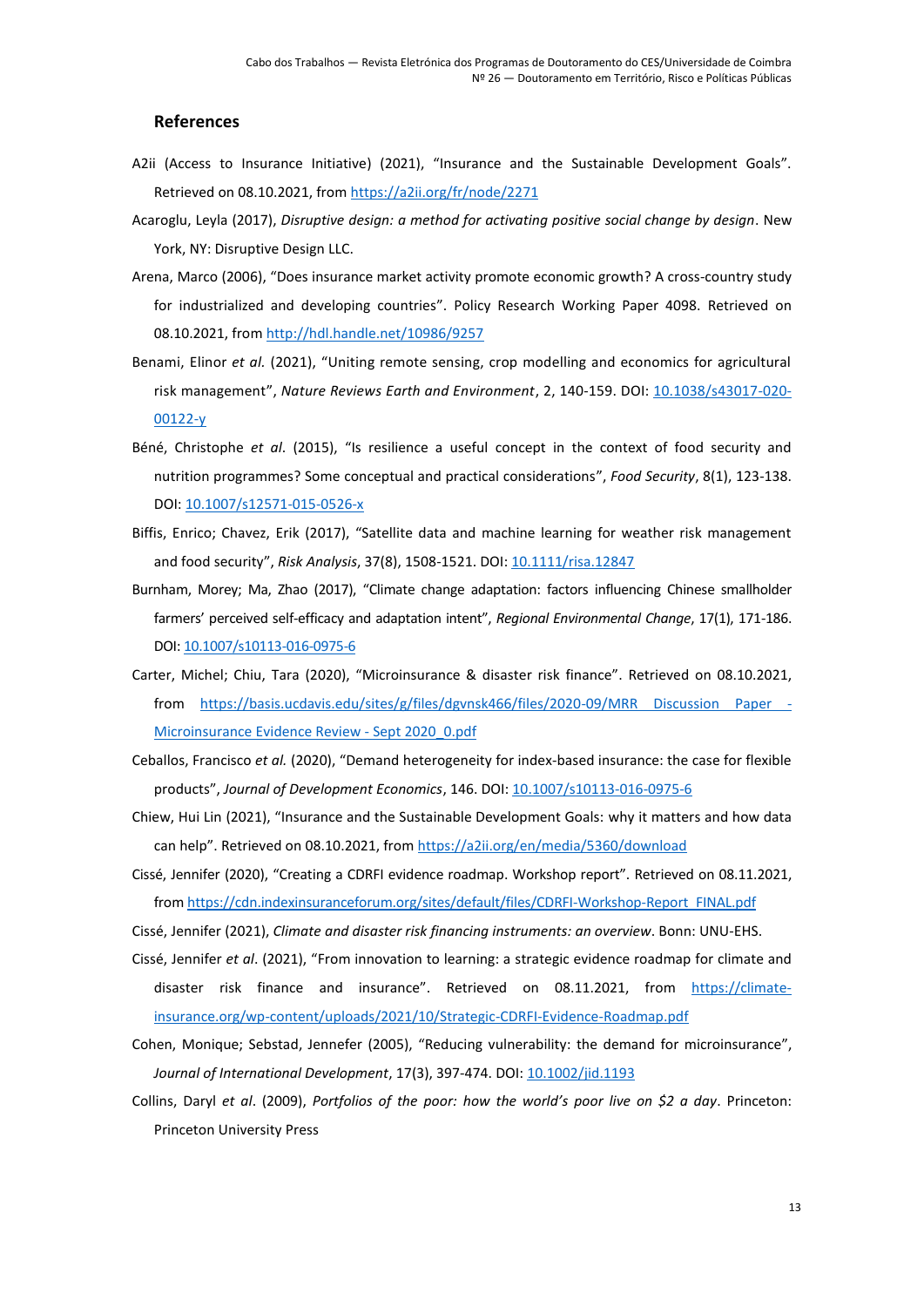- Coronese, Matteo *et al*. (2019), "Evidence for sharp increase in the economic damages of extreme natural disasters", *Proceedings of the National Academy of Sciences*, 116(43), 21450-21455. DOI: [10.1073/pnas.1907826116](https://doi.org/10.1073/pnas.1907826116)
- Deblon, Yvonne; Loewe, Markus (2012), "The potential of microinsurance for social protection", *in* Craig Churchill; Michal Matul (eds.), *Protecting the poor: a microinsurance compendium. Volume II.*  Geneva: ILO and Munich Re Foundation, 40-58.

Dercon, Stefan (2005), *Insurance against poverty*. Oxford: Oxford University Press.

- Ekman, Björk (2004), "Community-based health insurance in low-income countries: a systematic review of the evidence", *Health Policy and Planning*, 19(5), 249-270. DOI[: 10.1093/heapol/czh031](https://doi.org/10.1093/heapol/czh031)
- Fernandez, Raúl *et al*. (2019), "Creating synergies between macro and micro level insurance for climate protection". Retrieved on 08.10.2021, from [https://climate-insurance.org/wp](https://climate-insurance.org/wp-content/uploads/2020/05/MCII_Discussion_Paper_Vol4_CreatingSynergiesBetweenMacro_MicroLevelInsurance_final-2.pdf)[content/uploads/2020/05/MCII\\_Discussion\\_Paper\\_Vol4\\_CreatingSynergiesBetweenMacro\\_MicroLev](https://climate-insurance.org/wp-content/uploads/2020/05/MCII_Discussion_Paper_Vol4_CreatingSynergiesBetweenMacro_MicroLevelInsurance_final-2.pdf) [elInsurance\\_final-2.pdf](https://climate-insurance.org/wp-content/uploads/2020/05/MCII_Discussion_Paper_Vol4_CreatingSynergiesBetweenMacro_MicroLevelInsurance_final-2.pdf)
- Government Office for Science (2011), *Foresight: Migration and global environmental change. Future challenges and opportunities.* London: Government Office for Science.
- GRFF (Global Risk Financing Facility) (2021), "Literature review of evidence on disaster risk finance". Retrieved on 08.10.2021, from [https://www.globalriskfinancing.org/sites/default/files/2021-01/MEL](https://www.globalriskfinancing.org/sites/default/files/2021-01/MEL%20Lit%20Review.pdf)  [Lit Review.pdf](https://www.globalriskfinancing.org/sites/default/files/2021-01/MEL%20Lit%20Review.pdf)
- Haiss, Peter; Sümegi, Kjell (2008), "The relationship between insurance and economic growth in Europe: a theoretical and empirical analysis", *Empirica*, 35(4), 405-431. DOI[: 10.1007/s10663-008-9075-2](http://dx.doi.org/10.1007/s10663-008-9075-2)
- Hallegatte, Stephane *et al*. (2016), *Shock waves: managing the impacts of climate change on poverty*. Washington, DC: World Bank.
- Hallegatte, Stephane *et al*. (2017), *Unbreakable: building the resilience of the poor in the face of natural disasters*. Washington, DC: World Bank.
- Hamid, Syed Abdul *et al*. (2010), "Can micro health insurance reduce poverty? Evidence from Bangladesh". Sheffield Economic Research Paper Series 2010001. Retrieved on 08.10.2021, from <https://eprints.whiterose.ac.uk/10264/1/SERPS2010001.pdf>
- Hillier, Debbie (2018), *Facing risk: Options and challenges in ensuring that climate/disaster risk finance and insurance deliver for poor people*. Oxford: Oxfam International.
- Hoeppe, Peter (2016), "Trends in weather related disasters consequences for insurers and society", *Weather and Climate Extremes*, 11, 70-79. DOI: [10.1016/j.wace.2015.10.002](https://doi.org/10.1016/j.wace.2015.10.002)
- IAIS (International Association of Insurance Supervisors) (2015), "Issues paper on conduct of business in inclusive insurance". Retrieved on 08.10.2021, from [https://www.iaisweb.org/file/57850/issues](https://www.iaisweb.org/file/57850/issues-paper-on-conduct-of-business-in-inclusive-insurance)[paper-on-conduct-of-business-in-inclusive-insurance](https://www.iaisweb.org/file/57850/issues-paper-on-conduct-of-business-in-inclusive-insurance)
- IAIS (International Association of Insurance Supervisors) (2018a), "Issues paper on climate change risks to the insurance sector". Retrieved on 08.10.2021, from [https://www.iaisweb.org/page/supervisory](https://www.iaisweb.org/page/supervisory-material/issues-papers/file/76026/sif-iais-issues-paper-on-climate-changes-risk)[material/issues-papers//file/76026/sif-iais-issues-paper-on-climate-changes-risk](https://www.iaisweb.org/page/supervisory-material/issues-papers/file/76026/sif-iais-issues-paper-on-climate-changes-risk)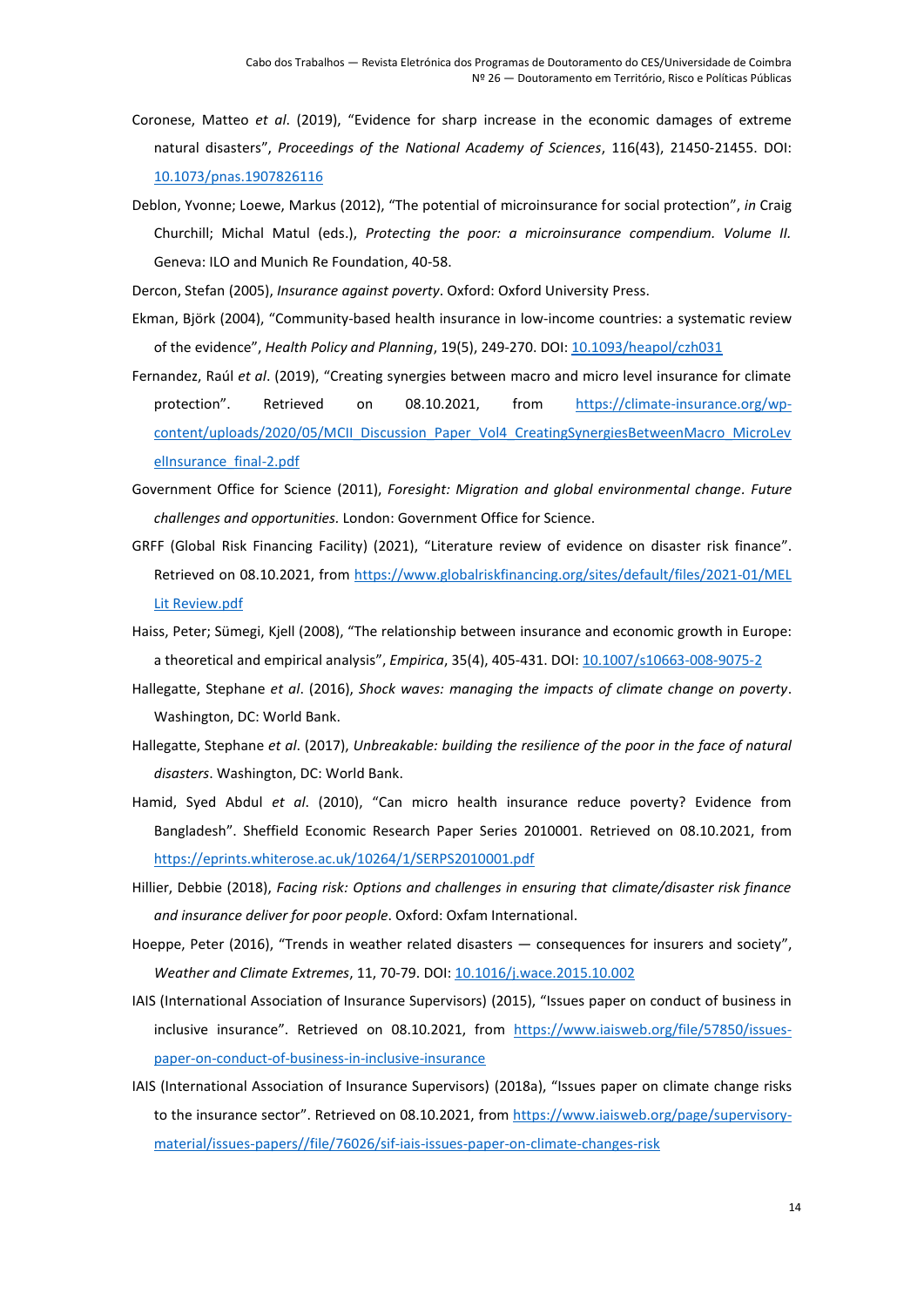- IAIS (International Association of Insurance Supervisors) (2018b), "Issues paper on index based insurances, particularly in inclusive insurance markets". Retrieved on 08.10.2021, from [https://www.iaisweb.org/page/supervisory-material/issues-papers/file/75169/issues-paper-on](https://www.iaisweb.org/page/supervisory-material/issues-papers/file/75169/issues-paper-on-index-based-insurances-particularly-in-inclusive-insurance-markets)[index-based-insurances-particularly-in-inclusive-insurance-markets](https://www.iaisweb.org/page/supervisory-material/issues-papers/file/75169/issues-paper-on-index-based-insurances-particularly-in-inclusive-insurance-markets)
- IPCC (Intergovernmental Panel on Climate Change) (2018), "Global warming of 1.5°C". Retrieved on 08.11.2021, fro[m https://www.ipcc.ch/sr15/download/#full](https://www.ipcc.ch/sr15/download/%23full)
- Lester, Rodney (2014), "Insurance and inclusive growth". World Bank Policy Research Paper, 6943. Retrieved on 08.10.2021, from [https://papers.ssrn.com/sol3/papers.cfm?abstract\\_id=2458731](https://papers.ssrn.com/sol3/papers.cfm?abstract_id=2458731)
- Matul, Michal *et al*. (2011), *Improving client value from microinsurance: insights from India, Kenya and the Philippines*. Geneva: ILO's Impact Insurance Facility.
- Maxwell, Joseph (2015), "Expanding the history and range of mixed methods research", *Journal of Mixed Methods Research*, 10(1), 12-27. DOI[: 10.1177/1558689815571132](https://doi.org/10.1177%2F1558689815571132)
- MCII (Munich Climate Insurance Initiative) (2020), "Climate Risk Insurance in the Caribbean: 20 lessons learned from the Climate Risk Adaptation and Insurance in the Caribbean (CRAIC) project". Retrieved on 08.10.2021, from [https://climate-insurance.org/wp](https://climate-insurance.org/wp-content/uploads/2020/11/OnlineVersion_CRAIC_LL_201116.pdf)[content/uploads/2020/11/OnlineVersion\\_CRAIC\\_LL\\_201116.pdf](https://climate-insurance.org/wp-content/uploads/2020/11/OnlineVersion_CRAIC_LL_201116.pdf)

Meadows, Donella (2008), *Thinking in systems: a primer*. White River Junction: Chelsea Green.

- Merry, Alice (2021), *The landscape of microinsurance*. Luxembourg: Microinsurance Network.
- Moore, Michele-Lee *et al.* (2015), "Scaling out, scaling up, scaling deep strategies of non-profits in advancing systemic social change", *Journal of Corporate Citizenship*, 58, 67-84. DOI: [10.9774/GLEAF.4700.2015.ju.00009](https://doi.org/10.9774/GLEAF.4700.2015.ju.00009)
- Munich Re (2021), "Risk posed by natural disasters". Retrieved on 09.10.2021, from <https://www.munichre.com/en/risks/natural-disasters-losses-are-trending-upwards.html>
- Olsson, Lennart *et al*. (2014), "Livelihoods and poverty", *in* IPCC, *Climate change 2014: Impacts, adaptation, and vulnerability*. Cambridge: Cambridge University Press, 793-832.
- Outreville, J. François (2011), "The relationship between insurance growth and economic development: 80 empirical papers for a review of the literature." International Centre for Economic Research, 12. Retrieved on 09.10.2021, from<https://ideas.repec.org/p/icr/wpicer/12-2011.html>
- Piguet, Etienne *et al*. (2011), "Migration and climate change: an overview", *Refugee Survey Quarterly*, 30(3), 1-23. DOI[: 10.1093/rsq/hdr006](https://doi.org/10.1093/rsq/hdr006)
- Scott, Zoe (2020), "Improving constantly: embedding scrutiny and learning in disaster risk financing". Retrieved on on 08.10.2021, from from [https://static1.squarespace.com/static/5c9d3c35ab1a62515124d7e9/t/5f747a06ca1faf70036dffc2/1](https://static1.squarespace.com/static/5c9d3c35ab1a62515124d7e9/t/5f747a06ca1faf70036dffc2/1601468937368/Centre_DRF_Paper1_30Sept+v2.pdf) [601468937368/Centre\\_DRF\\_Paper1\\_30Sept+v2.pdf](https://static1.squarespace.com/static/5c9d3c35ab1a62515124d7e9/t/5f747a06ca1faf70036dffc2/1601468937368/Centre_DRF_Paper1_30Sept+v2.pdf)
- Sett, Dominic *et al*. (2021), *InsuRisk Report 2021: disaster risk, social protection and readiness for insurance solutions*. Bonn: UNU-EHS.